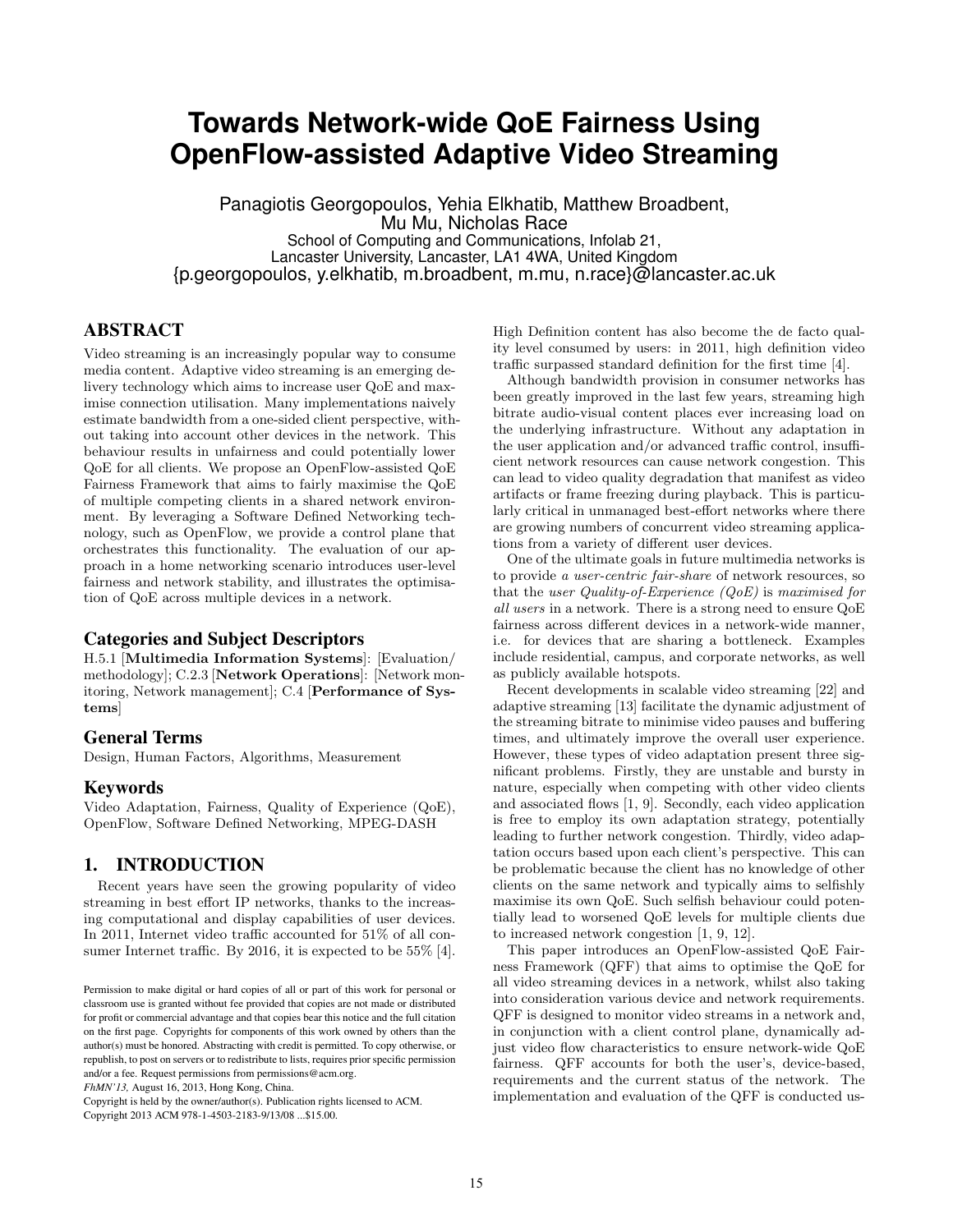ing MPEG-DASH and OpenFlow, two promising standards for audio-visual content distribution and network management in future multimedia networks, respectively.

The remainder of the paper is organised as follows. Section 2 provides the background of this work, whilst the motivation and related work is presented in Section 3. Section 4 introduces QFF and our implementation. Evaluation is shown in Section 5 and finally, Section 6 discusses our future work and concludes the paper.

### 2. BACKGROUND

#### 2.1 Adaptive Bitrate Video Streaming

Adaptive bitrate video streaming aims to support the increasing requirements of future multimedia networks. By dynamically adapting the bitrate of video during playback, it is possible to minimise video interruption and buffering times. By taking available bandwidth into consideration, a client can request the highest possible video quality. This should translate in a better experience for the user. Currently, there are a number of solutions that specifically support dynamic bitrate adaption, such as HDS by Adobe, Smooth Streaming by Microsoft and HLS by Apple. In this paper, we will be working with an implementation standardised by the Moving Pictures Experts Group under the name of MPEG-DASH or simply, DASH (Dynamic Adaptive Streaming over HTTP) [13]. This was chosen due to its vendor-agnostic design, that will see implementations on a wide range of devices and operating systems in the future.

Adaptive bitrate video streaming is almost exclusively delivered using HTTP. Different bitrate encodings of the same content are fragmented into fixed time chunks. These are then listed in a Media Presentation Description (MPD) or manifest. For any given time during the video's prescribed length, a number of different bitrate options are available. Swapping between the available bitrates is as simple as an application requesting a chunk with a different bitrate.

#### 2.2 Software Defined Networking

Software Defined Networking (SDN) is a new, very promising, networking approach that facilitates the decoupling of the control plane in a network (i.e. the decision making entity) from the data plane (i.e. the underlying forwarding system). OpenFlow [17], currently the prominent SDN protocol, defines the communication between the Layer 2 networking devices (i.e. switches) and the controller of the network. OpenFlow allows experimenters, researchers, protocol developers and network administrators to exploit the true capabilities of a network in a quick, easily deployable and flexible manner. With the centralised network perspective that OpenFlow provides through its controller, an experimenter has an overarching view of the current status in the network. In addition, they have the ability to introduce, at run-time, new functionality without having to specifically modify any of the networking devices. OpenFlow's recent popularity is in part due to its open and vendor-agnostic nature. It provides powerful tools to both network administrators and developers, and enables the implementation of a diverse range of functionality and network behaviour.

#### 3. MOTIVATION AND RELATED WORK

Using DASH, a user device is offered a set of representations to fit its screen resolution. Each representation defines the bandwidth required to stream that bitrate of transcoded video content. This enables a client to optimise the video streaming based upon available bandwidth. A direct impact of video transcoding using limited bitrates is image compression loss. Research work in the field of video quality analysis shows that there is no linear correlation between the bitrate of a video stream and its perceptual quality [3]. In order to optimise the efficiency of network resource allocation whilst maintaining a satisfactory level of user experience, it is essential to quantify the non-linear mapping (in the form of utility functions) between bitrates and perceived video quality [3].

In an environment of heterogeneous user devices, such as a household or a campus network, efficient allocation of network resources is further complicated. The ultimate goal of resource sharing is not only optimising the QoE for a single user application, but rather achieving user-level fairness between relevant applications on multiple user devices. However, achieving such goal for live or on-demand HTTP streaming applications is non-trivial due to two shortcomings in current DASH implementations. Existing DASHcapable applications can suffer from instability and unfair network resource sharing [2, 12]. These are consequences of using HTTP as a transport layer which creates a mismatch between client behaviour and TCP, as we describe below.

Both TCP, the transport protocol employed by HTTP, and current DASH-capable implementations adapt their network usage based on feedback they get from it. TCP and DASH are, however, different in ways other than belonging to different networking layers. TCP aggressiveness is controlled by the sender, while it is the receiver who throttles the traffic in existing DASH clients. Another difference is their objectives: TCP aims to increase bandwidth utilisation whilst avoiding congestion through acting as a "good network citizen"; a DASH client is much more user-centric, aiming to ensure uninterrupted video playback by prefetching and buffering sufficient video chunks.

This mismatch allows a DASH client to continuously inflate its receiver window during ON periods. This inadvertently forces the sender to burst as much traffic as possible on to the network, until either enough video chunks are buffered at the client (which then switches to OFF mode), or until the sender incurs TCP packet loss. This behaviour causes extremely bursty traffic and TCP inefficiency, as connections are repeatedly restarted between ON/OFF periods, resulting in unstable video playback quality and unfair sharing of network resources [2, 12].

Another consequence of using HTTP as a transport protocol is a disruption in the feedback loop from the network. Current DASH implementations employ their own clientbased bandwidth estimation tool which has been reported to yield inaccurate measurements [11, 8], another reason for unstable and suboptimal selection of streaming bitrates [12].

Ultimately, instability diminishes user engagement [7, 18, 15, 19], and inefficient network usage induces instability to other DASH users sharing the same network [1, 9]. Hence, there has been several efforts to readjust the imbalance between TCP and typical DASH behaviour. Most of these efforts have focused on altering the DASH client to improve its sensitivity to the state of the network. One solution, put forward in [12], is to have some cross-layer interaction between TCP and HTTP in order to provide the streaming application with better metrics and to allow TCP to reach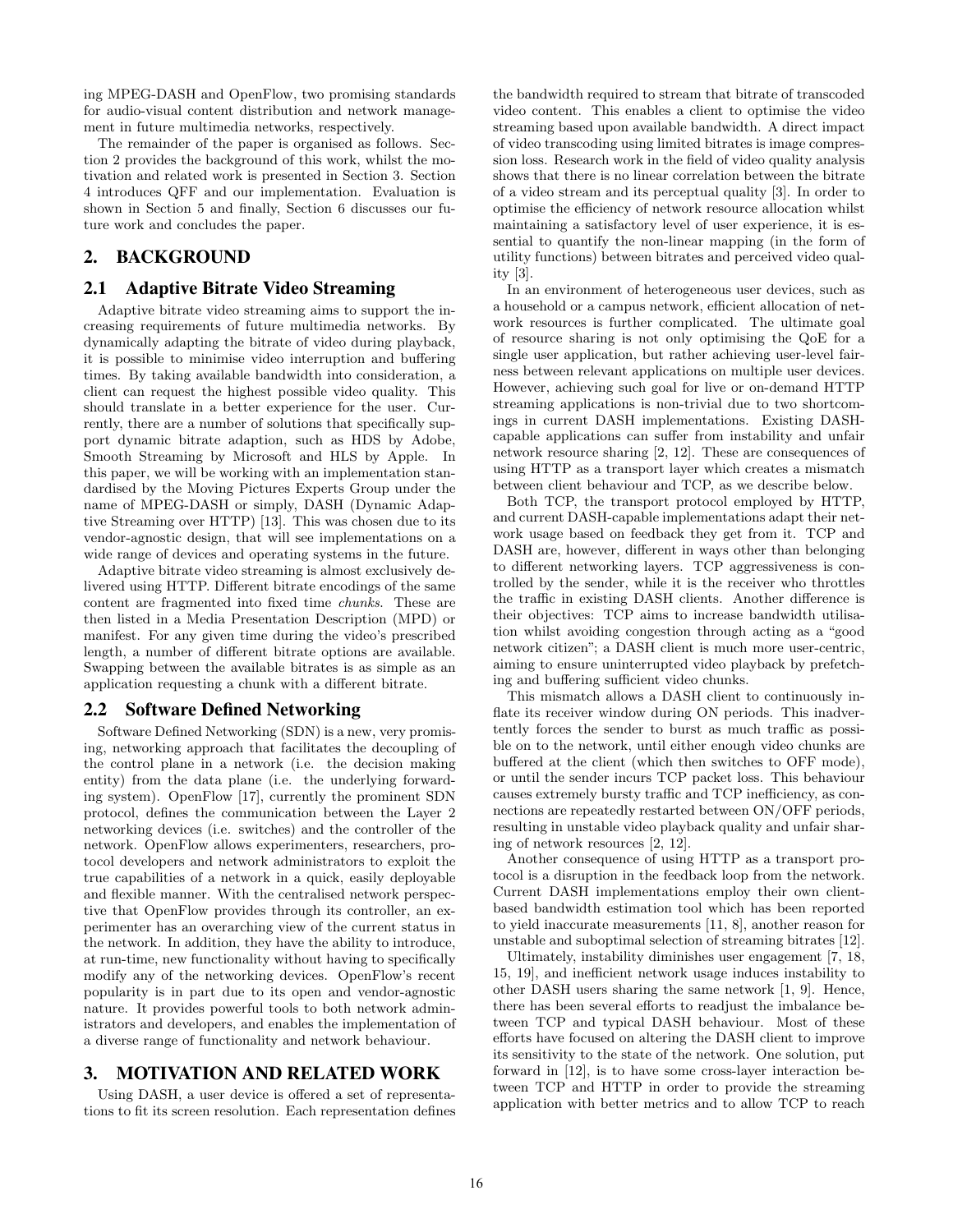steady-state. This would indeed improve TCP performance, but would not control the ON/OFF nature of DASH-style applications. Furthermore, it would not attain network-wide fairness across all devices. Tian and Liu [21] use throughput prediction algorithms to attenuate video rate fluctuations. Mansy et al. [16] have shown that DASH's bursty nature leads to excessive queuing in the network (a phenomenon commonly referred to as bufferbloat [10]) and proposed to adjust DASH's buffering behaviour to keep the size of the client's receiver window low. FESTIVE [14] attempts to improve fairness, stability and efficiency through using a DASH player with a stateful, delayed bitrate update mechanism. However, the outcome is client specific and cannot be easily adapted to achieve similar goals across multiple clients.

#### 4. QOE FAIRNESS FRAMEWORK

We introduce an OpenFlow-assisted QoE Fairness Framework (QFF) that fairly maximises users' QoE in multimedia networks. QFF employs OpenFlow that allows vendoragnostic functionality to be implemented for network management and active resource allocation. With the help of OpenFlow, QFF monitors the status of all the DASH video applications in a network and dynamically allocates network resources to each device. This allocation ensures that the QoE of all video streams on even heterogeneous user devices is optimised to achieve the maximum user-level fairness.

QFF avoids user-agnostic network management, where bandwidth is blindly divided between active user sessions. Such a management approach leads to unfairness in terms of the experience users receive given different device requirements, as both our work (Sections 4.1 and 5) and related work show [1, 9, 12]. The underlying reason is at a single bitrate (delivered by equal bandwidth sharing), a device of higher resolution, such as an HD IPTV, would receive a significantly lower QoE compared to a device with less capabilities, such as a smartphone. Instead, the core of QFF is a bandwidth allocation algorithm, which is designed to seek the optimal representations for each video application based on bitrate to QoE utility functions.

Figure 1 presents a high-level view of the QFF. At its core, there is an OpenFlow Module (OM), running on the OpenFlow controller of the network. This is responsible for orchestrating the main QFF functionality. Logically, the QFF is also composed of three additional parts :

- 1. Input : The Network Inspector and the MPD Parser provide the network and clients' status as input to the core OM. The Network Inspector monitors the packets in the network and informs the OM of the number of devices in the network, the streaming bitrate each device is currently requesting and the available network capacity. The MPD Parser checks the MPD files requested by the users and informs the OM as to the specifics of the clients' video requests, such as the duration and available encoding bitrates of a requested video file, and the number and size of its chunks. Both the Network Inspector and the MPD Parser use the OpenFlow protocol to capture this information from the switches in a network and pass them to the OM.
- 2. Intelligence : The Utility Functions and the Optimisation Function (described in Sections 4.1 and 4.2, respectively) interact with the OM to dynamically optimise QoE fairness at each point in time. In essence,



Figure 1: OpenFlow-assisted QoE Fairness Framework

each Utility Function provides a model that maps the bitrate of a particular video to the QoE delivered on that device. The Optimisation Function finds a set of bitrates for each streaming video in the network that results in equivalent QoE level for all devices according to the specific Utility Functions.

3. Output : The Flow Tables Manager and the DASH Plugin ensure that the decisions of the OM are being appropriately propagated to the network. In particular, the Flow Tables Manager adds the appropriate flows to the OpenFlow switches, so that each client receives the requested video stream. The DASH Plugin uses the OM's Intelligence to inform all DASH clients of the bitrate that they should now be requesting to achieve network-wide QoE fairness. QFF is not restricted to DASH and allows other adaptive video streaming technologies to be plugged into it.

#### 4.1 Utility Functions

QFF's Utility Functions provide a model that maps the bitrate of a video at a particular resolution and the QoE perceived by the user. For wide adoption of QFF, a database consisting of a Utility Function per video at each resolution would need to be constructed.

To evaluate the feasibility of our design, we selected a reference source video file of an animated film called "Big Buck Bunny"<sup>1</sup>. This film is widely used by researchers in the area of adaptive content distribution. We acquired the uncompressed YUV video files in 360p, 720p and 1080p resolution and the FLAC audio file. Then, we used FFMPEG to encode the source files using the H.264/AAC audio-visual codec and MPEG4 encapsulation for direct HTML5 video playback using DASH-JS [6] (a DASH implementation). These resolutions are selected to represent three typical user devices; smartphone, tablet/PC and HD IPTV respectively. Nowadays, modern devices could be equipped with even higher resolution screens and corresponding computing resources, but we believe that the three selected resolutions encompass a significant number of use cases. We generated 22 test video sequences with various predefined bitrates for each resolution, with respect to practice, as shown in Table 1. In addition, a lossless version of the encoded video was also generated as a reference for each resolution.

<sup>1</sup>http://www.bigbuckbunny.org/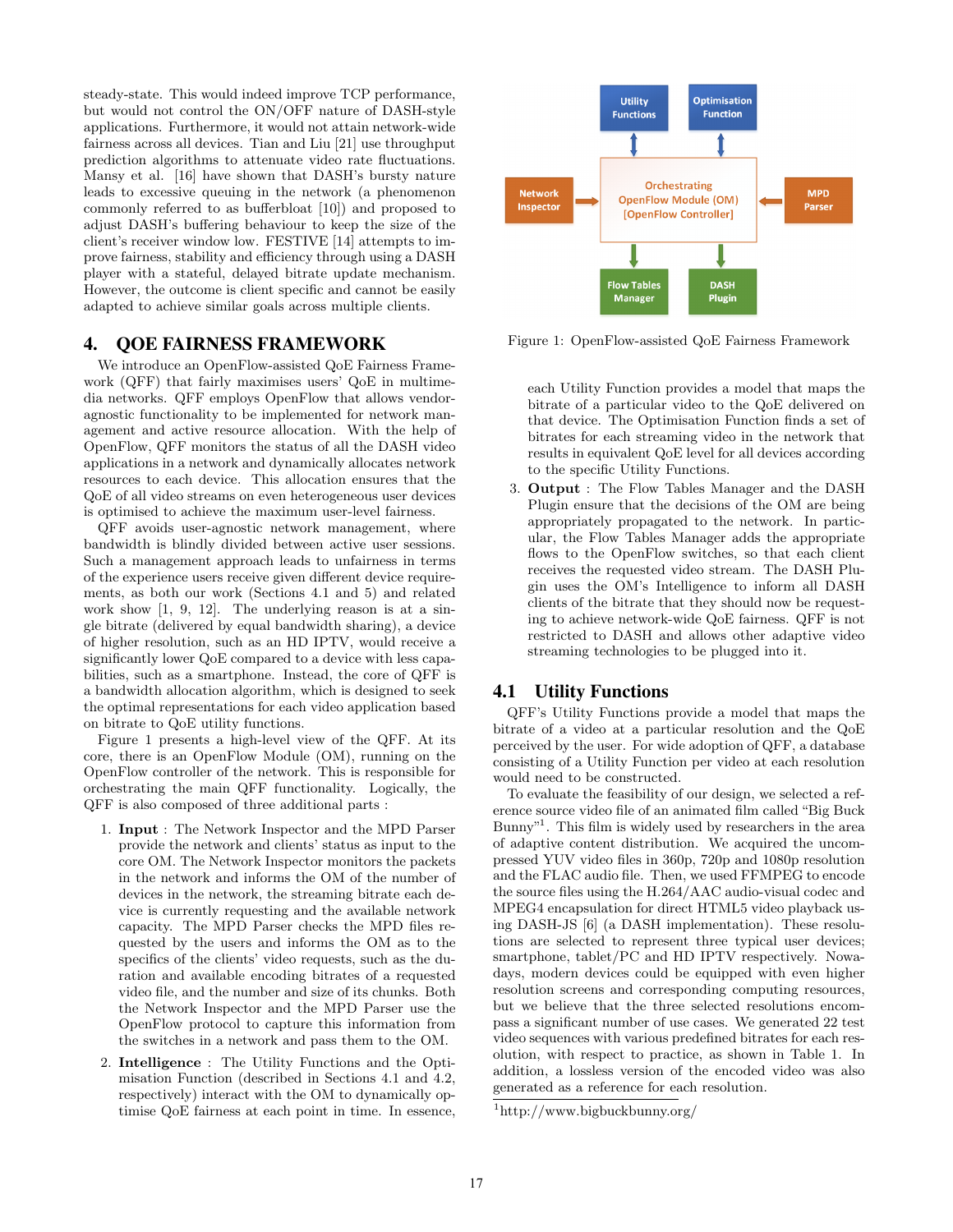In order to measure the quality of the encoded test sequences, we employed objective video quality assessment models. The Structural Similarity Index (SSIM) uses a functional model of the Human Visual System (HVS) by combining local luminance, local contrast and structure comparison [23]. The Video Quality Metric (VQM) is also a HVSbased objective model that measures the perceptual effects of video impairments [24]. The video quality of all our test sequences was measured by evaluating the perceptual loss of every test video sequence to the lossless encoded reference video using SSIM and VQM. Examining the assessment results from both metrics reveals an extremely high absolute Pearson correlation R of 0.9912 ( $R^2$ =0.9825). Therefore, it was decided to adopt SSIM as the quality metric to create our Utility Functions.

The scatter plot showing the mapping of bitrate to video quality using SSIM (Figure 2) presents our two fundamental principles. First, the relationship between bitrate and perceptual quality is not linear; as the bitrate increases, the gain in video quality is gradually saturated. Second, the equal division of network bandwidth for video steams of different resolutions (i.e. a vertical line representing a certain bitrate for all clients) results in unfair video quality levels as perceived by end-users. In order to generalise the bitrate to video quality mapping and derive a set of parameters for our QFF's Utility Functions, we conducted curve fitting using a number of general models. The two-term power series model has proven to be the most suitable function (Table 2, Figure 2) providing a high level of goodness of fit for all three selected resolutions whilst keeping a low computational complexity for the Optimisation Function.

Table 1: Set Bitrates for Three Video Resolutions

|                   | Resolution   Video Bitrate (kbps)                         |  |  |  |  |
|-------------------|-----------------------------------------------------------|--|--|--|--|
| 1080 <sub>D</sub> | $100, 200, 600, 1000, 2000, 4000, 6000, 8000$             |  |  |  |  |
| 720p              | $100,\, 200,\, 400,\, 600,\, 800,\, 1000,\, 1500,\, 2000$ |  |  |  |  |
| 360p              | 100, 200, 400, 600, 800, 1000                             |  |  |  |  |

Table 2: Model and Coefficients for Utility Function

| General | Two-term Power Series Model |           |        | Goodness                |          |
|---------|-----------------------------|-----------|--------|-------------------------|----------|
| Model   | $f(x) = ax^b + c$           |           |        | of Fit.                 |          |
| For     | $\boldsymbol{a}$            |           |        | Adjusted $\mathbb{R}^2$ | RMSE     |
| 1080p   | $-3.035$                    | $-0.5061$ | 1.022  | 0.9959                  | 0.006011 |
| 720p    | $-4.85$                     | $-0.647$  | 1.011  | 0.9983                  | 0.002923 |
| 360p    | $-17.53$                    | $-1.048$  | 0.9912 | 0.9982                  | 0.002097 |



Figure 2: Scatter Plot and Derived Utility Function

#### 4.2 Optimisation Function

The Optimisation Function uses the models that the Utility Functions provide in order to find the optimum set of bitrates that ensures QoE fairness across all DASH clients in the network. For each resolution  $i$ , there is a Video Quality (VQ) function  $f_i(x_i)$ , where  $x_i$  represents the bitrate the video is encoded in. To find such optimum set of bitrates for all network devices, we need to compute the value  $p = max[min_i(f_i(x_i))]$  such that  $\sum x_i \leq B$ , where B is the total amount of bandwidth available in the network. Since the  $f_i(x)$  are strictly increasing functions, the above problem is equivalent to solving  $\sum f_i^{-1}(p) = B$ , where  $f_i^{-1}(i)$  is the inverse of  $f_i()$  satisfying  $\overline{f_i}^{-1}(f(x)) = x$ . This is equivalent to finding the root of a univariate equation, which requires a simple line search assuming that  $f_i()$  are continuous.

However,  $f_i()$  are not continuous: videos are made available only at a finite set of encoding bitrates (Table 1). Hence, finding the optimum  $p$  is not a straightforward process. We decided on a branch and bound algorithm [5] that uses heuristic evaluation, which allows us to optimise over a discrete data set in linear time.

Our starting criterion is solving for  $p$  using the continuous functions of Table 2 that fit the VQ curves and the bandwidth constraint as stated above. This provides theoretically optimum bitrates  $x_i'$ , which have to be downgraded to the maximum discrete values  $x_i$  where  $x_i \leq x'_i, \forall i$ . QFF supports having pluggable algorithms for enforcing different optimisation policies. For our proof-of-concept design, we implemented two algorithms. Both algorithms calculate  $\Delta x = \sum x'_i - x_i$  and try to maximize additional VQ that can be obtained from this surplus  $\Delta x$ . The first algorithm, Promote, tries to upgrade user a with the minimum VQ, i.e.  $min(f_i(x_i)) = f_a(x_a)$ , from bitrate  $x_a$  to  $x_{a+1}$ , if  $x_{a+1} - x_a \leq \Delta x$ . This is sequentially repeated until no longer possible. The second algorithm, Boost, has the same stopping heuristic but starts with upgrading user  $b$  with the least amount of needed bandwidth till its next bitrate, i.e.  $min(x'_i-x_i) = x'_b-x_b$ . Both algorithms have modest computational overhead, requiring  $\leq 0.3$ s for optimising 100 Utility Functions with 10 different bitrates each.

#### 5. EVALUATION

In order to evaluate QFF we considered a home networking scenario. In this scenario, users are connected to a home gateway and are accessing video content on three different DASH-enabled devices. These devices support different resolutions, namely, HD TV (1080p), Tablet (720p) and Smartphone (360p).

#### 5.1 Testbed Setup

Figure 3 depicts our testbed setup that recreates the aforementioned home environment. We use off-the-shelf home networking equipment (TP-LINK WR1043ND) that supports Pantou, an OpenFlow implementation. We then attach three clients to it, each representing a different device type. The OpenFlow switch is then connected to the Internet so that each client may access DASH content hosted externally. An additional machine is used to provide an OpenFlow controller that runs our QFF. We also throttle the external link to 8Mbit/s (approximately the UK average home bandwidth [20]) to emulate a home networking scenario as accurately as possible.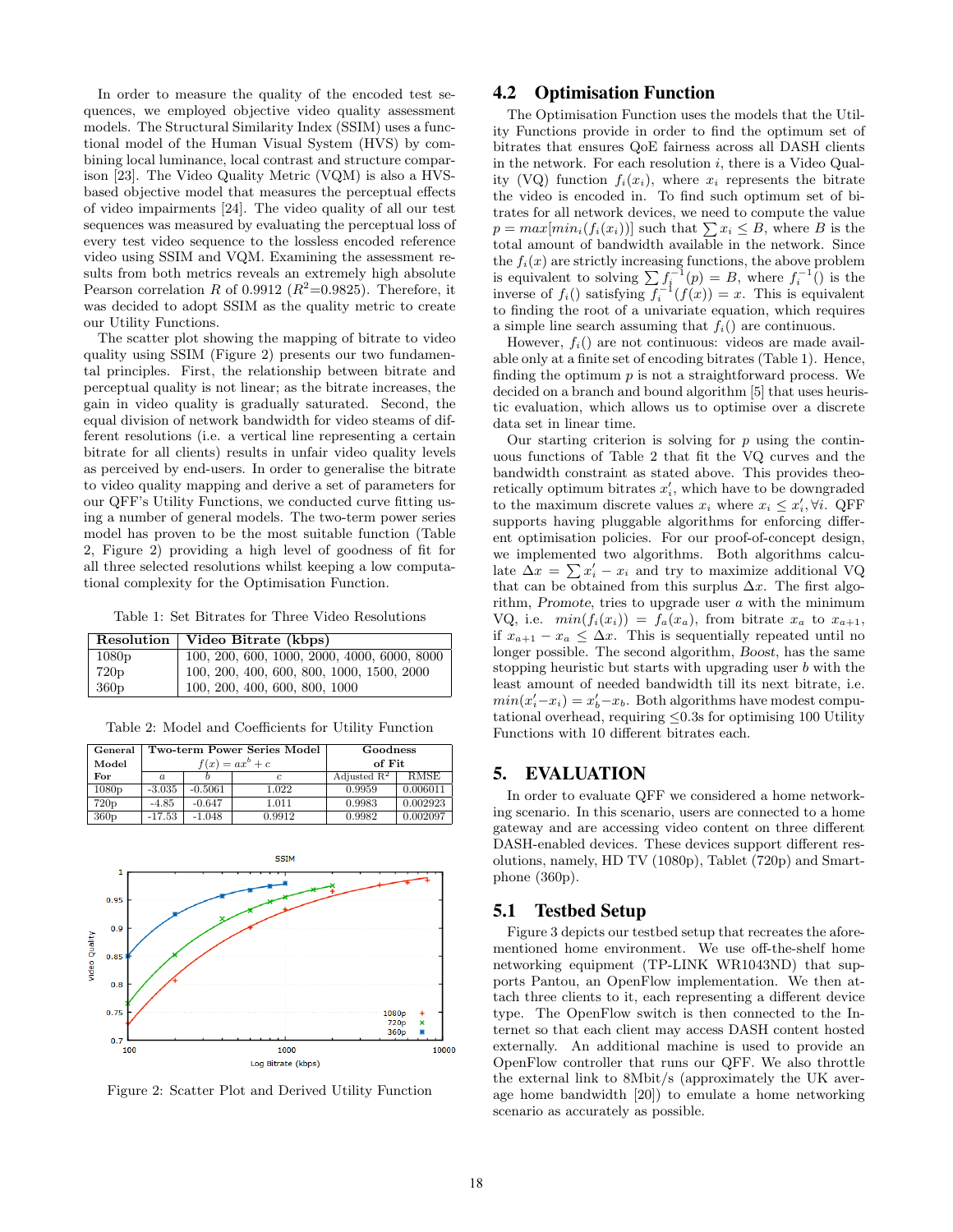

Figure 3 : Testbed Setup

#### 5.2 Experiments

In order to effectively evaluate QFF, we run a number of experiments upon our testbed using three different approaches. Firstly, we use DASH-JS [13], an unmodified DASH client. Secondly, we use OpenFlow to manage the allocation of the available bandwidth equally between active users (EqualBW). Thirdly, we use QFF to run Promote (Boost's evaluation is not shown for space, but its results are similar to that of Promote). For each experiment, we measure the video bitrates and associated QoE level of each user, as well as the overall network utilisation. The first experiment illustrates what user applications experience under the inherent DASH behaviour. The second experiment is a control to demonstrate what is gained by equally allocating network resources via an OpenFlow-based control plane. The third experiment shows the contribution of QFF in improving user-level QoE fairness with the use of OpenFlow. In each run, the HD TV client (1080p) starts playing at time 0s. The smartphone (360p) starts its DASH session at 30s, followed by the tablet device (720p) at 60s. Playback is continued for another minute beyond that point in time.

The results of our experiments are now presented. Figure 4 portrays the bitrate of the downloaded video chunks over the duration of each experiment run. Figure 4a shows one out of 10 runs we carried out, during which there were 23 changes in user bitrate. The number of DASH bitrate changes across our experiments varies from 18 to 31, with an average of 23. For EqualBW and Promote, all runs result in the same changes, i.e. 2, depicted in Figures 4b and 4c.

We note in Figure 4a, where DASH-JS is allowed to resort to its own adaptation, an unmistakable instability in the bitrate of the video stream even before the smartphone starts streaming. Another interesting observation is that the HD TV user sacrifices the most in competition over network resources, whilst the other two devices (of lesser capability) seem to be content bitrate-wise. The HD TV user never reaches 8000kbps which the network can sustain before 30s. We attribute this to poor bandwidth estimation, something that has already been highlighted (see Section 3). When bandwidth fairness is enforced, as depicted in Figure 4b, the instability caused by the inaccurate estimation of available bandwidth is immediately rectified, allowing the clients to continue smooth playback for longer periods. However, strict bandwidth fairness is oblivious to the needs of the user applications. This results, between 0 and 30s, in allocating half of the available bandwidth between the two active users. In other words, the HD TV runs at 4000kbps and the smartphone at 1000kbps. The smartphone user in this instance is achieving maximum QoE as he is receiving the maximum bitrate possible for his device's resolution. However, the HD TV is not achieving maximum possible QoE. This is resolved by our QFF (Figure 4c). Promote uses the SSIM Utility Functions to factor in the device-specific relationship between bitrate and QoE, and adapts the bandwidth allocation policy to achieve maximum QoE for all users. Promote also achieves improved stability, as EqualBW does.

The bitrate figures however do not indicate what is perceived by the user consuming the video, and hence they do not tell the whole story. To study the range of QoE levels delivered by each approach, we present Figure 5. This shows the mean value as well as the range of QoE levels delivered per user type and experiment, averaged across our experiments. Conforming to our previous findings, we observe a distinct instability in the QoE delivered by DASH clients. This is especially true as the user's network requirements increase: signified by diminished mean and inflated variance in QoE for the HD TV and the tablet. Stability is improved using the network plane for equal bandwidth sharing. It is improved even further with our QFF, which produces increased mean QoE and reduced QoE variance, particularly for the HD TV user.